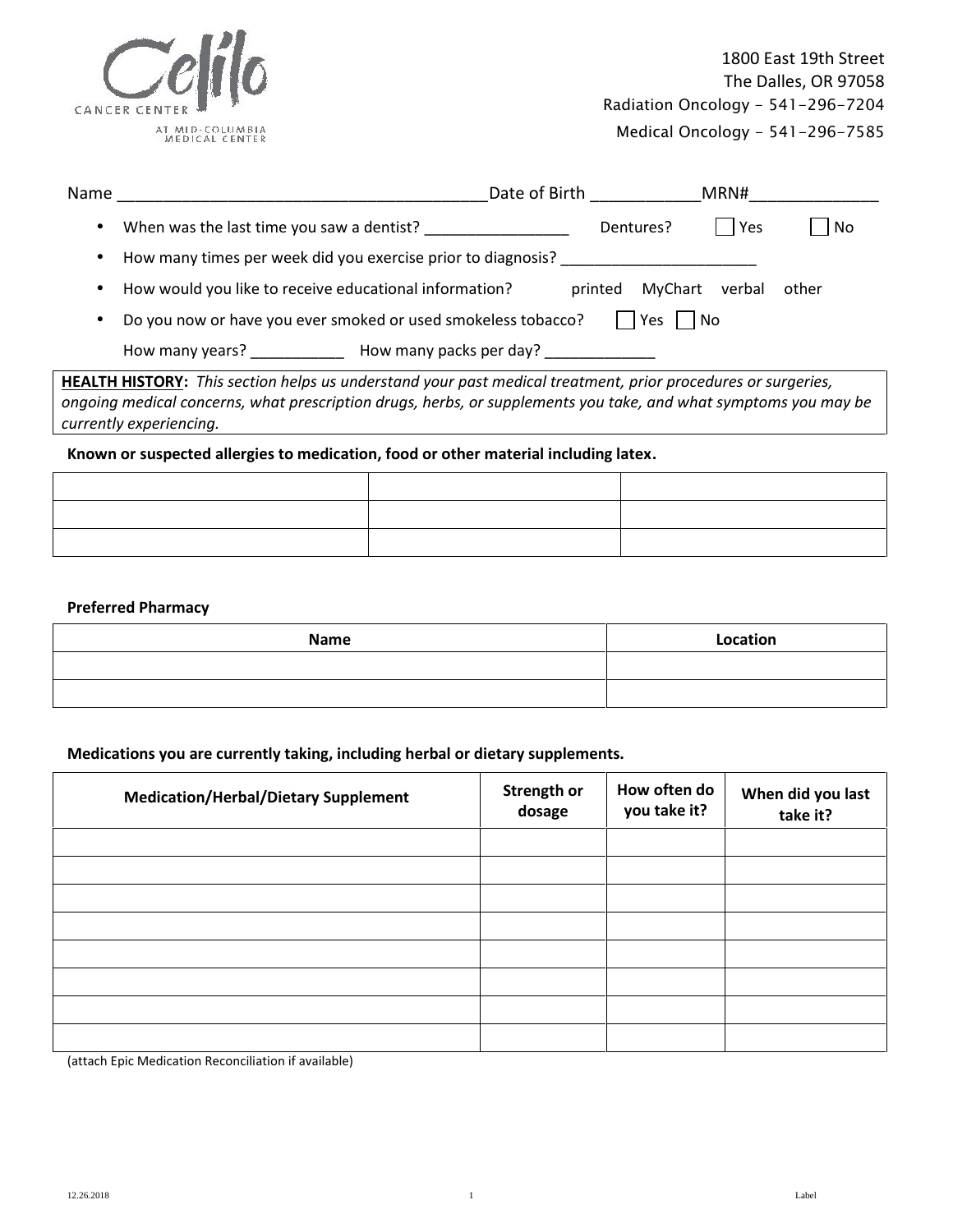### **Past surgical or invasive procedures**

| Procedure | <b>Date Occurred</b> |
|-----------|----------------------|
|           |                      |
|           |                      |
|           |                      |
|           |                      |
|           |                      |
|           |                      |

## **Past medical diagnoses or conditions:**

| Condition | <b>Date of Onset</b> |
|-----------|----------------------|
|           |                      |
|           |                      |
|           |                      |
|           |                      |
|           |                      |

| <b>Explanation of Experience</b><br>Rating<br><b>Severity</b><br>Rating<br><b>Severity</b> |                    |                                                                                                                |                           | <b>Explanation of Experience</b> |                                                                                                                      |  |
|--------------------------------------------------------------------------------------------|--------------------|----------------------------------------------------------------------------------------------------------------|---------------------------|----------------------------------|----------------------------------------------------------------------------------------------------------------------|--|
| 0                                                                                          | <b>No Pain</b>     | Essentially pain free                                                                                          | 6                         | <b>Distressing</b>               | Pain preoccupies thinking, must give up many<br>routine activities due to pain                                       |  |
| 1                                                                                          | <b>Minimal</b>     | Pain is hardly noticeable                                                                                      | 7                         | Unmanageable                     | Constant pain that interferes with almost all<br>activities, often must take time off work,<br>nothing seems to help |  |
| $\overline{2}$                                                                             | Mild               | Feel a low level of pain, aware of pain<br>only when paying attention to it                                    | 8                         | Intense                          | Severe pain makes it hard to concentrate on<br>anything but the pain; conversation is difficult                      |  |
| $\overline{\mathbf{3}}$                                                                    | Uncomfortable      | Pain is troubling but can be ignored most<br>of the time                                                       | 9                         | <b>Severe</b>                    | Can concentrate on nothing but the pain, can<br>do almost nothing, can barely talk, feeling<br>overwhelmed by pain   |  |
| 4                                                                                          | Moderate           | Constantly aware of the pain but can<br>continue most routine activity                                         | <b>Immobilizing</b><br>10 |                                  | Pain is as bad as you have EVER felt, unable to                                                                      |  |
| 5                                                                                          | <b>Distracting</b> | Pain is barely tolerable, some routine<br>activity is limited by pain                                          |                           |                                  | move except to seek immediate help,<br>bedridden by pain                                                             |  |
|                                                                                            |                    | <b>PAIN ASSESSMENT: (Circle One)</b> (Circle One from this chart OR one from the scale of pain severity above) |                           |                                  |                                                                                                                      |  |

ごソ 0 1 2 3 4 5 6 7 8 9 10<br>No Pain Mild Moderate Severe Worst Pain Imagin Severe Worst Pain Imaginable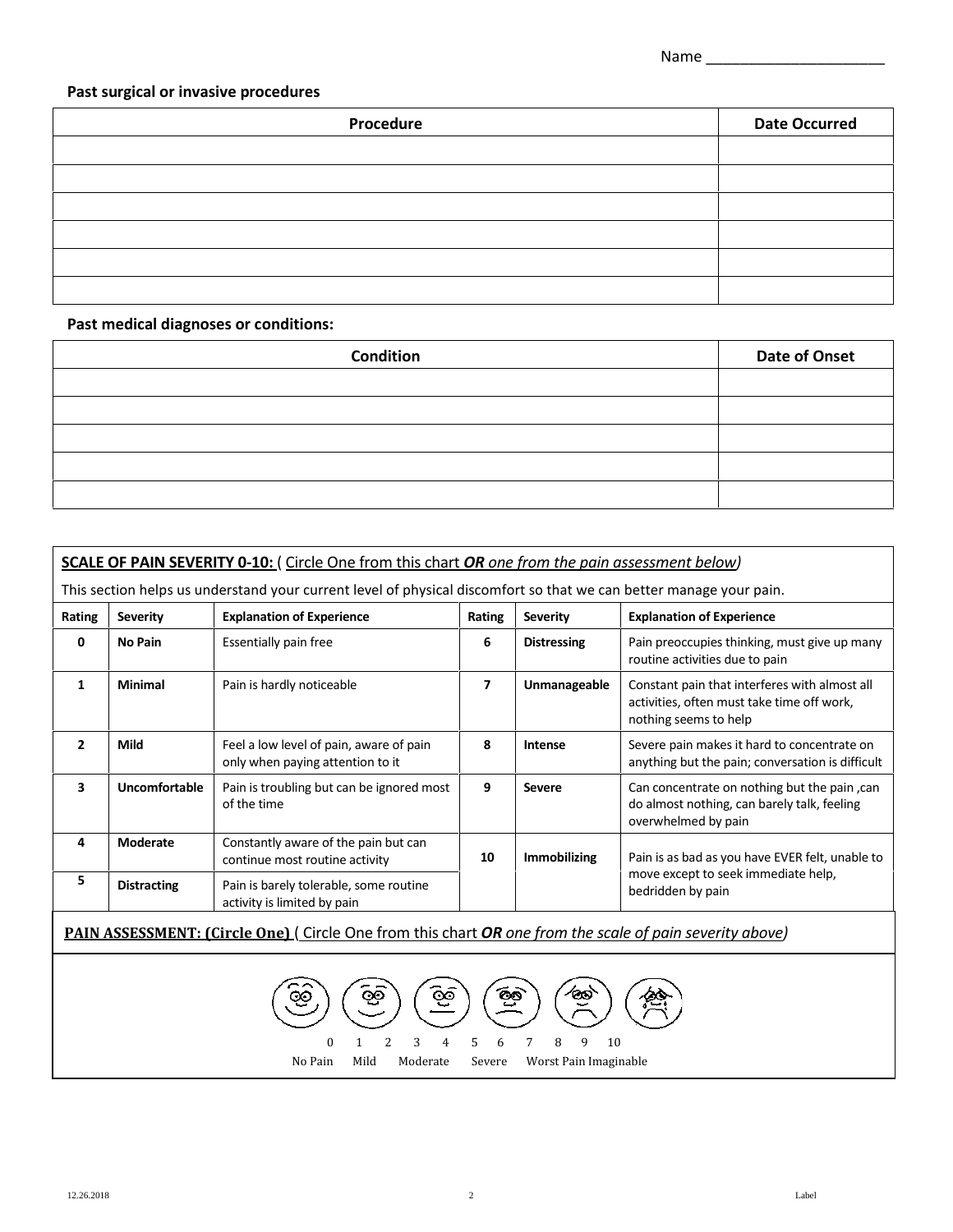| Name |  |
|------|--|
|      |  |

|                                              | FAMILY HEALTH HISTORY: Is there any family history of cancer, blood disorders, cardiovascular disease, or other<br>medical problems? If so, record below:                                                                      |                         | $(M)$ = Maternal (P) = Paternal |                                                    |                         |  |  |
|----------------------------------------------|--------------------------------------------------------------------------------------------------------------------------------------------------------------------------------------------------------------------------------|-------------------------|---------------------------------|----------------------------------------------------|-------------------------|--|--|
| <b>Family Member</b><br><b>Living status</b> |                                                                                                                                                                                                                                | <b>Medical Problems</b> | <b>Family Member</b>            | Living status                                      | <b>Medical Problems</b> |  |  |
| Mother                                       | □ Living □ Deceased                                                                                                                                                                                                            |                         | Grandmother (P)                 | □ Living □ Deceased                                |                         |  |  |
| Father                                       | □ Living □ Deceased                                                                                                                                                                                                            |                         | Grandfather (P)                 | □ Living □ Deceased                                |                         |  |  |
| Children                                     | □ Living □ Deceased                                                                                                                                                                                                            |                         | Aunt(s)                         | □ Living □ Deceased                                |                         |  |  |
| Brother(s)                                   | □ Living □ Deceased                                                                                                                                                                                                            |                         | Uncles(s)                       | □ Living □ Deceased                                |                         |  |  |
| Sister(s)                                    | □ Living □ Deceased                                                                                                                                                                                                            |                         | Cousin(s)                       | □ Living □ Deceased                                |                         |  |  |
| Grandmother (M)                              | □ Living □ Deceased                                                                                                                                                                                                            |                         | Other:                          | □ Living □ Deceased                                |                         |  |  |
| Grandfather (M)                              | □ Living □ Deceased                                                                                                                                                                                                            |                         | Other:                          | □ Living □ Deceased                                |                         |  |  |
|                                              | If cancer diagnosis, were genetic tests obtained: $\Box$ Yes $\Box$ No If so, what were the results?                                                                                                                           |                         |                                 |                                                    |                         |  |  |
|                                              |                                                                                                                                                                                                                                |                         |                                 |                                                    |                         |  |  |
| (Please check all that apply)                | <b>SYSTEM REVIEW:</b> Do you have or have you recently had any of the following illnesses or symptoms?                                                                                                                         |                         |                                 |                                                    |                         |  |  |
|                                              | $\Box$ Prior Chemotherapy Treatments                                                                                                                                                                                           | Dry cough               |                                 | $\Box$ Testicular lumps, pain, or swelling         |                         |  |  |
|                                              |                                                                                                                                                                                                                                | $\Box$ Productive cough |                                 | $\Box$ Prostate problems                           |                         |  |  |
|                                              | Where: where the contract of the contract of the contract of the contract of the contract of the contract of the contract of the contract of the contract of the contract of the contract of the contract of the contract of t | Shortness of breath     |                                 | Impotence or erectile dysfunction                  |                         |  |  |
| <b>Prior Radiation Treatments</b>            |                                                                                                                                                                                                                                | Coughing up blood       |                                 | Breast masses, breast pain, or nipple<br>discharge |                         |  |  |
|                                              |                                                                                                                                                                                                                                | Pain with deep breath   |                                 | $\Box$ Post-menopausal bleeding                    |                         |  |  |
|                                              |                                                                                                                                                                                                                                | <b>Diabetes</b>         |                                 | $\Box$ Painful intercourse                         |                         |  |  |
|                                              |                                                                                                                                                                                                                                |                         | Thyroid problem/goiter          | $\Box$ Hot flashes                                 |                         |  |  |
| Recent fevers                                |                                                                                                                                                                                                                                | Hepatitis               |                                 | Arthritis pain - where? __________                 |                         |  |  |
|                                              | $\Box$ Unintended weight loss - how much?                                                                                                                                                                                      | HIV                     |                                 | $\Box$ Recent back pain                            |                         |  |  |
| Night sweats                                 |                                                                                                                                                                                                                                | Lupus or Scleroderma    |                                 | Arm weakness                                       |                         |  |  |
| <b>Excessive fatigue</b>                     |                                                                                                                                                                                                                                | Multiple Sclerosis      |                                 | $\Box$ Leg weakness                                |                         |  |  |
| Lightheadedness                              |                                                                                                                                                                                                                                | Constipation            |                                 | $\Box$ Tremors or seizures                         |                         |  |  |
| Recent changes in vision                     |                                                                                                                                                                                                                                | Diarrhea                |                                 | Balance/coordination problems                      |                         |  |  |
| Cataracts: $R_{\_\_\_\_}$ $L_{\_\_\_\_}$     |                                                                                                                                                                                                                                | <b>Blood in stools</b>  |                                 | Recent headaches                                   |                         |  |  |
|                                              | Change in hearing or ringing in ears                                                                                                                                                                                           | Change in stool size    |                                 | Confusion or memory loss                           |                         |  |  |
| Hearing aids: $R_{\_\_\_\_} L_{\_\_\_\_}$    |                                                                                                                                                                                                                                | Change in bowel habits  |                                 | Depression                                         |                         |  |  |
| Mouth, throat or tongue pain                 |                                                                                                                                                                                                                                | Nausea or vomiting      |                                 | Anxiety                                            |                         |  |  |
| Hoarseness                                   |                                                                                                                                                                                                                                |                         | Heartburn or indigestion        | Difficulty sleeping/insomnia                       |                         |  |  |
| Difficulty swallowing                        |                                                                                                                                                                                                                                | Urinary incontinence    |                                 | Psychiatric problem _____________                  |                         |  |  |
| Neck masses/lumps/nodes                      |                                                                                                                                                                                                                                | Frequent urination      |                                 | Skin rashes                                        |                         |  |  |
| High blood pressure                          |                                                                                                                                                                                                                                | Urinary burning         |                                 | Itching                                            |                         |  |  |
|                                              | Leg swelling or prior blood clots                                                                                                                                                                                              | Blood in urine          |                                 |                                                    |                         |  |  |
| Chest pain or angina                         |                                                                                                                                                                                                                                | Kidney problems         |                                 |                                                    |                         |  |  |